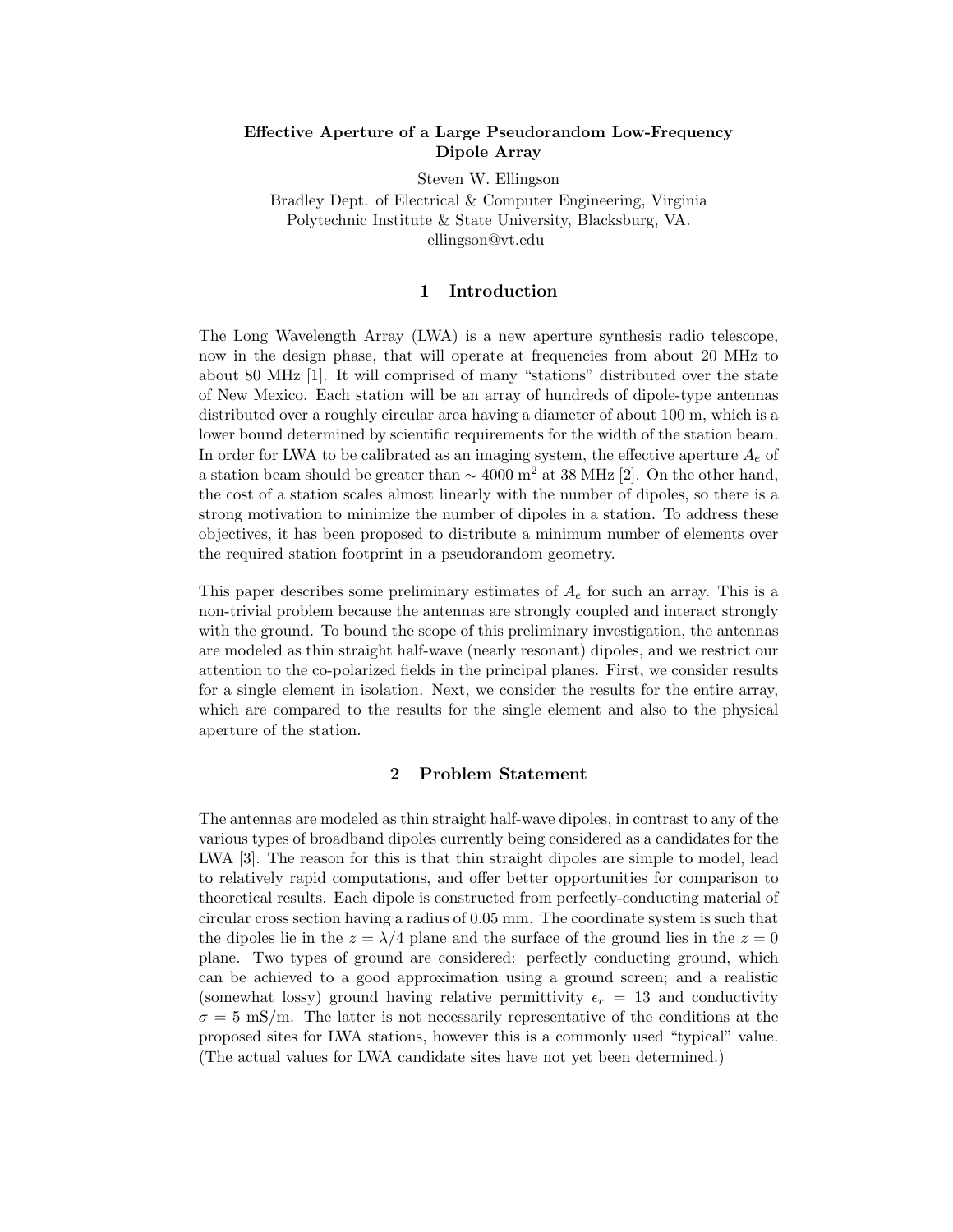The goal is to determine  $A_e$  for a pseudorandom planar array of these dipoles at 38 MHz, which corresponds to an important band for radio astronomy.  $A_e$  is defined as the ratio of the power successfully received by the array to the incident power density. Here we are interested in the *optimum*  $A_e$ , which is achieved when the power collected individually by the elements of the array is coherently combined through beamforming.  $A_e$  depends on quality of the match offered by impedance  $Z_L$  of the load attached to the terminals of the antenna elements. We will consider several possible values of  $Z_L$ , including the likely value (due to hardware considerations) of  $100 + j0 \Omega$  [4].

### **3 Single Stand Results**

A single pair of orthogonally-polarized dipoles is referred to as a "stand." To illustrate the analysis and to provide some useful reference cases, we first consider the problem of a single stand. A number of scenarios will be considered, but in each case we are interested in the collecting area of the co-polarized dipole. In terms of the coordinate system used in this paper, this dipole is parallel to  $x$  axis. To limit the scope of the problem, we will consider only three directions:  $\{\theta = 0, \phi = 0\}$  (zenith and broadside),  $\{45^\circ, 0\}$  (in the E-plane), and  $\{45^\circ, 90^\circ\}$  (in the H-plane). Three methods were considered:

(1) A "direct" method, in which  $A_e$  is calculated as power delivered to the loads in response to plane wave illumination. We refer to the collecting area determined in this way as  $A_e^d$ .

(2) An "indirect" method, based on reciprocity. The load on the dipole is replaced with a voltage source and the gain  $G_t$  is calculated. The collecting area in the case of a matched load is then  $A_e = G_t \lambda^2 / (4\pi)$ . In the case of a mismatched load, this result is multiplied by a factor of  $1-|\Gamma|^2$ , where  $\Gamma$  is the reflection coefficient between the antenna and the load. The collecting area determined in this way is referred to as  $A_e^i$ .

(3) An emperical method, given by the equation:

$$
A_e^e = (0.13\lambda^2)(3.4)(1 - |\Gamma|^2)(\cos^\alpha \theta)L_g ,
$$
 (1)

where  $0.13\lambda^2$  is the theoretical broadside  $A_e$  for a matched half-wave dipole in free space, the factor of 3.4 accounts for the presence of a perfectly conducting ground [5],  $\cos^{\alpha} \theta$  accounts for pattern, and  $L_g$  accounts for ground loss.  $L_g = 1$  for perfect electrical conducting (PEC) ground and  $L_q = 0.6562$  for the "realistic" ground specified above, as determined from transmit-mode calculations.  $\alpha$  was determined in the same way, and is taken to be 3 in the E-plane and 0.5 in the H-plane.

To determine the impedance of a matched load, the in situ antenna terminal impedance  $Z_A$  was calculated for each of the two ground conditions of interest. The results were  $Z_A = Z_A^{p1} = 92.59 + j76.19 \Omega$  for perfectly-conducting ground and  $Z_A = Z_A^{r1} = 86.05 + j60.70 \Omega$  for the realistic (lossy) ground. The matched loads are thus  $(Z_A^{p_1})^*$  and  $(Z_A^{r_1})^*$  respectively.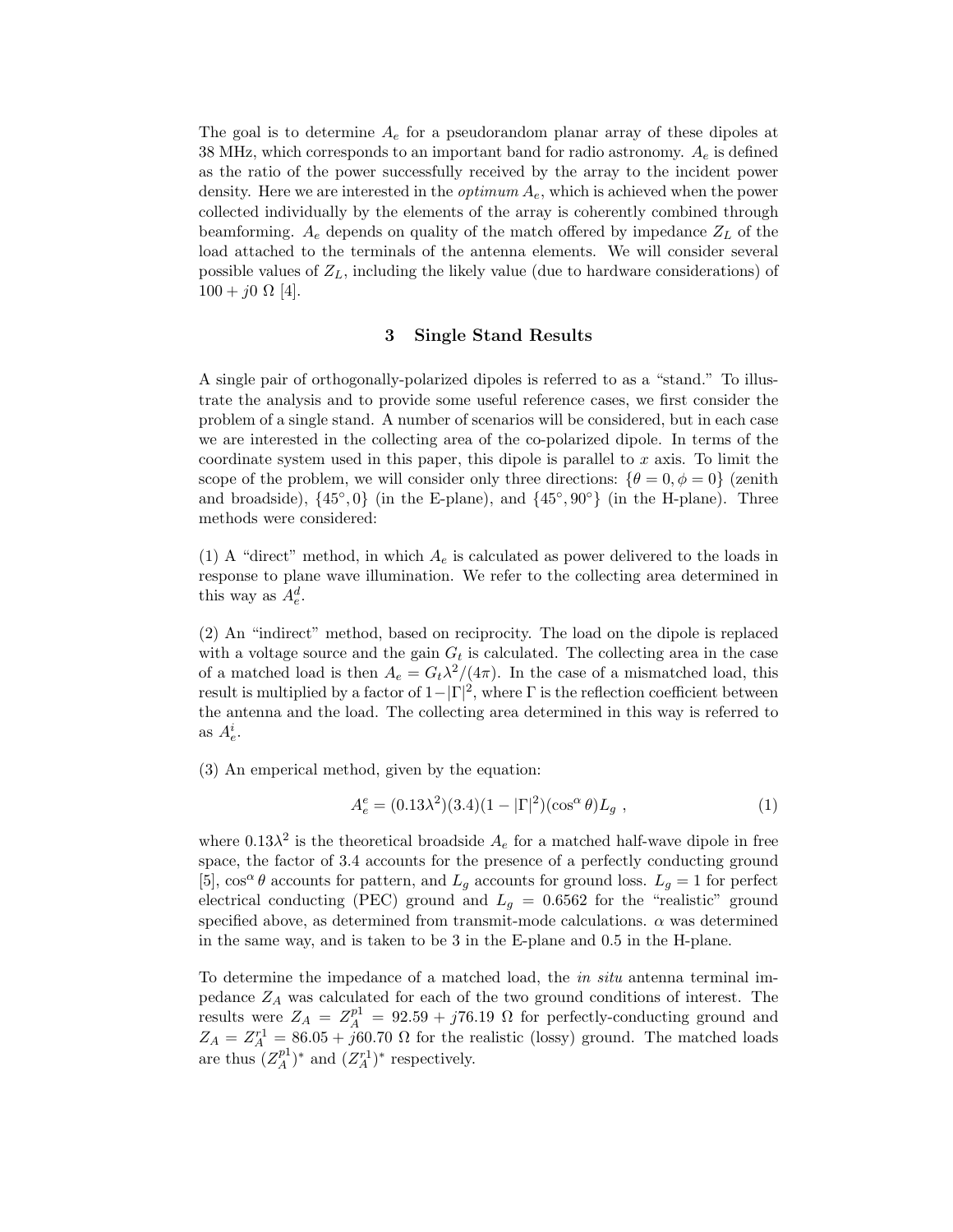The results were computed using a NEC2-based moment method code, and are summarized in columns 4–6 of Table 1. The expected trends are all apparent; i.e.,  $A_e$  suffers with increasing ground loss, increasing impedance mismatch, and increasing  $\theta$ . Also we see that the direct and emperical methods give a reasonably consistent estimates.

# **4 Results for a Pseudorandom Array**

Next, we consider a large array, shown in Figure 1, consisting of 256 stands identical to those described in the previous section. The layout used is pseudorandom, filling the required footprint with minimum allowed spacing of 4 m. The results for this array are shown in columns 7–9 of Table 1, where the total collecting area of the copolarized portion of the array, calculated using the "direct" method, has been divided by the number of stands to obtain the mean collecting area per dipole. Also shown is the percentage difference from the corresponding single-stand result from Table 1. The following conclusions can be made:

(1) A goal of 4000 m<sup>2</sup>  $\sim 16$  m<sup>2</sup>/stand is easily achieved for this array of 256 stands for broadside pointing, but not for very far off broadside. It may be possible to reach the goal over more of the sky by using more dipoles.

(2) In this study the effect of coupling is generally helpful in the E-plane, and generally unhelpful in the H-plane. Because a 256-stand array that fills the required station footprint cannot be simultaneously uniformly-spaced and free of grating lobes, it is difficult to apply traditional design techniques to improve this performance.

(3) The array collecting area cannot be reliably estimated from the single-stand results (not surprising given the strong coupling that must exist among the dipoles).

**Acknowledgement.** The candidate station array geometry was provided by Aaron Cohen of the U.S. Naval Research Laboratory.

#### **References**

[1] "Long Wavelength Array," project website, http://lwa.unm.edu.

[2] A. Cohen, "Estimated Collecting Area Needed for LWA Calibration," LWA Memo 52, August 30, 2006. http://www.phys.unm.edu/∼lwa/memos.

[3] S.W. Ellingson and A. Kerkhoff, "Comparison of Two Candidate Elements for a 30-90 MHz Radio Telescope Array," 2005 IEEE Int'l Ant. & Prop. Symp., Washington, DC, July 2005, Vol. 1A, pp. 590–3.

[4] S.W. Ellingson, "Antennas for the Next Generation of Low Frequency Radio Telescopes," IEEE Trans. Ant. & Prop., Vol. 53, No. 8, August 2005, pp. 2480–9.

[5] B.A. Munk and R.J. Luebbers, "Gain of Arrays of Dipoles with a Ground Plane," IEEE Trans. Ant. & Prop., September 1972, pp. 641–2.